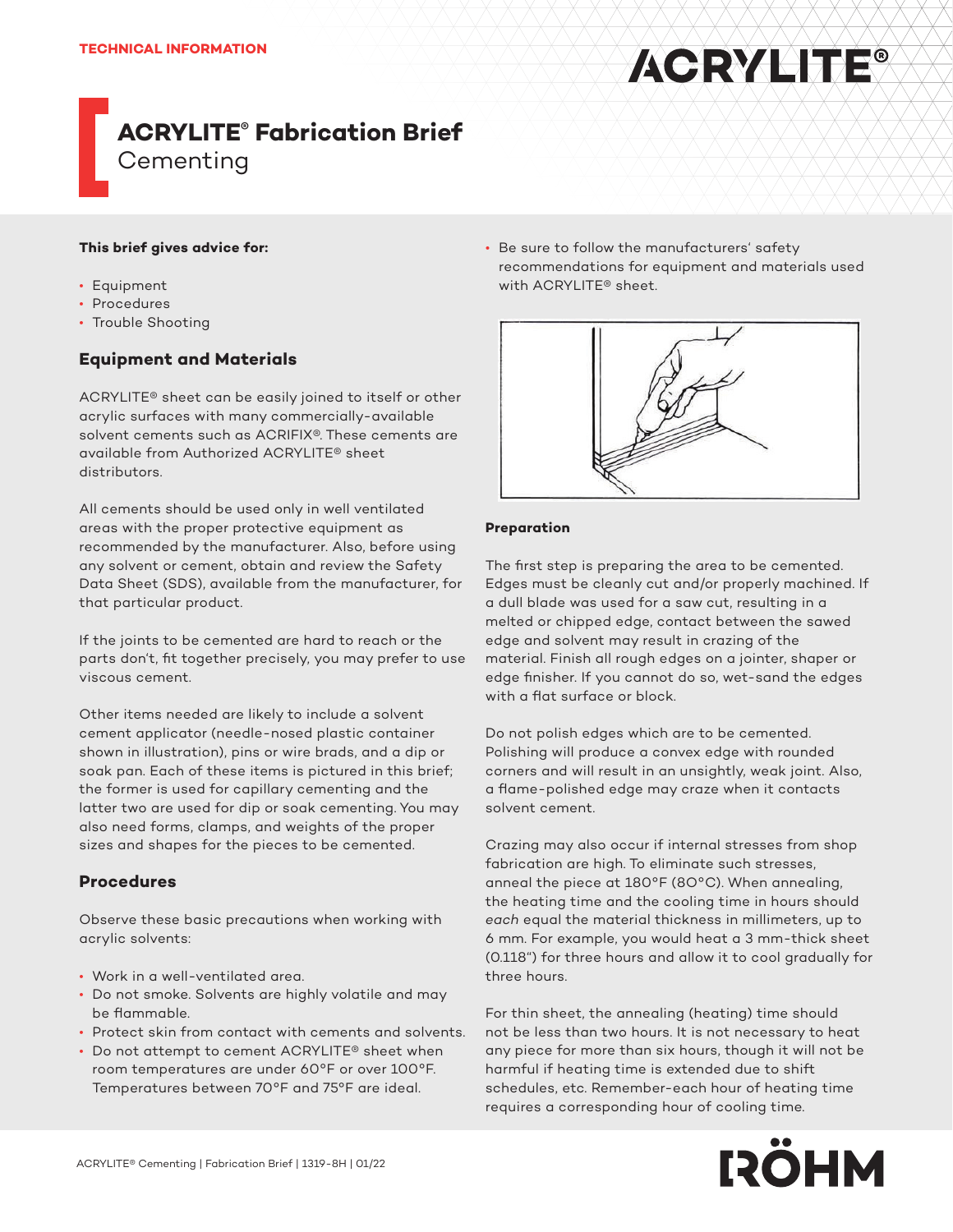# **ACRYLITE®**

#### **Capillary Cementing**

Capillary cementing is probably the most popular way of joining ACRYLITE® sheet. It works because of the ability of low-viscosity solvent-type cement to flow through a joint area by capillary action. Properly done, capillary cementing yields a strong, transparent joint.

Solvent cements are available from ACRYLITE® sheet distributors.

Before using any solvent or other type of cement, be sure to obtain and review the Safety Data Sheet (SDS) for that particular product. SDS's are available from the manufacturer. In addition, adequate ventilation must be provided and the manufacturer's guidelines for proper use should always be followed when using solvents.

To capillary cement, first make sure all parts fit together properly. Then, join the pieces together with masking tape or clamp them into a form that will support the pieces and hold them firmly in place.

When solvent cementing ACRYLITE® sheet, keep the joint in the horizontal plane and space the two edges with shims. Use .004 inch shims with sheet ¼" or thinner and .008 inch shims with sheet thicker than ¼". Insert shims every two feet for long edges.

Let the cement soak into the edges 45-60 seconds before removing the shims. At this point, the surfaces will be soft. Apply a small pressure of about 0.7 to 1.4 Ib./sq.in. (50-100 grams/sq.cm) for three minutes, until the joint is set.

If the cement does not flow completely into the joint, tilt the vertical piece very slightly (about 1°) toward the outside. This should allow the solvent to flow freely into the entire joint. Then, tilt the piece back again for a square corner.

The initial bond forms in five to ten seconds. Wait three hours before doing subsequent processing. High strength is reached in 24-48 hours. Strength will continue to build for several weeks.

#### **Dip or Soak Cementing**

Pour a moderate amount of solvent cement into a dip or soak pan. Dip the edge of one of the pieces to be joined directly into the solvent as shown. It is important that only the edge be dipped- exposing too much area to the solvent will produce a weak, slow-setting joint.



Leave the piece in the solvent 20 seconds for thin sheet and 30 seconds for relatively thick material.

The time varies for different solvents and bond strength requirements-experience will help you plan the correct dipping time. Consult Roehm's technical group if you need advice.

When you remove the sheet from the cement, hold for a few seconds at a slight angle to allow excess solvent to drain off. Carefully, but quickly, place the soaked edge precisely in place on the other part to be joined. Hold the parts together for about 30 seconds without applying pressure. This will allow the solvent to work on the surface of the piece that wasn't dipped.

After 20 seconds, apply some pressure-just enough to squeeze out the air bubbles. Don't apply too much pressure as doing so will squeeze out the cement.

When pieces are joined, the part should be placed in a jig or clamp to maintain firm contact for 10 to 30 minutes. Don't allow the parts to move during this critical time.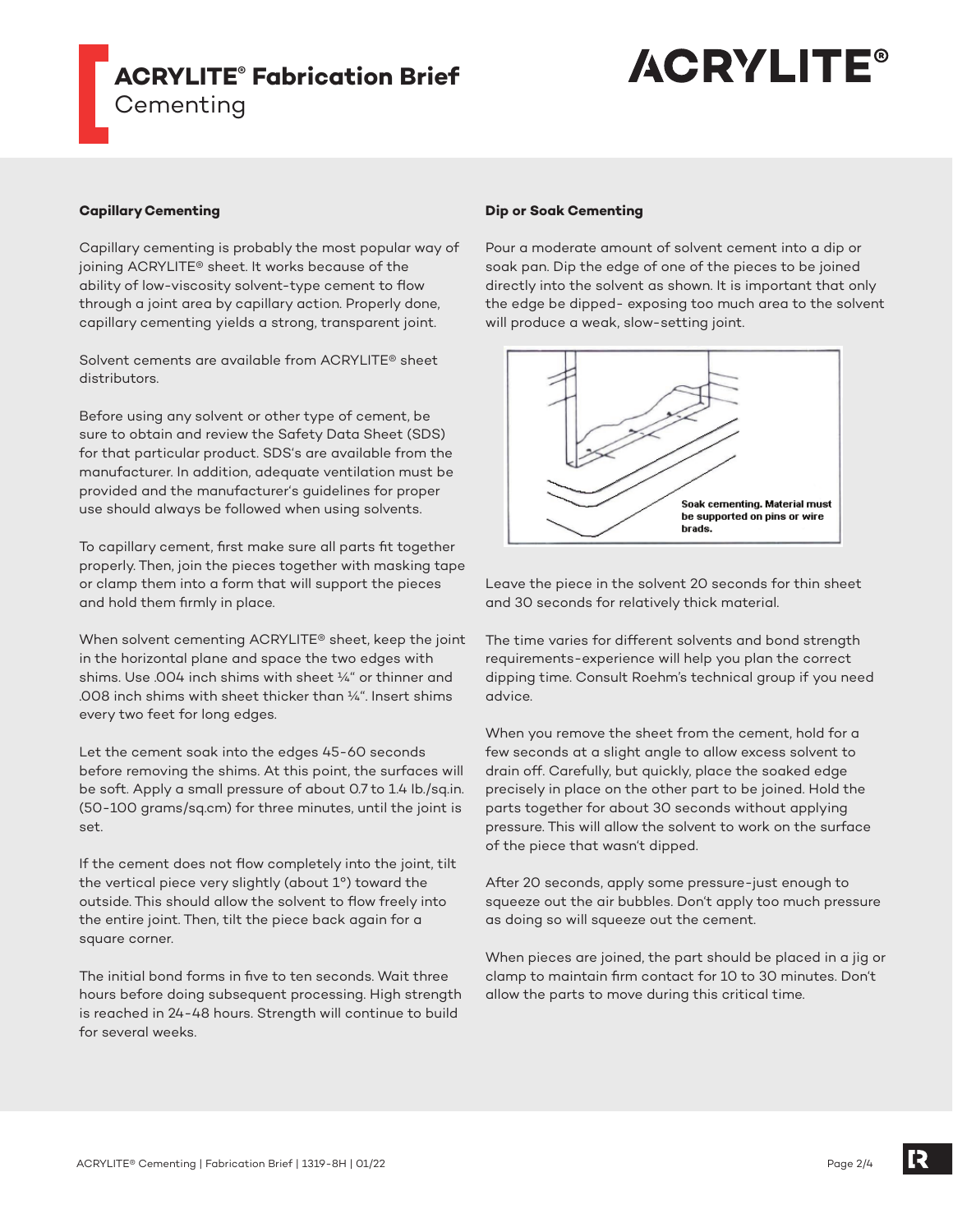

#### **Viscous Cementing**

Use viscous cements, such as ACRIFIX® 1S 0116, to join parts that can't be easily cemented by the capillary or soak solvent methods either because the joints are hard to reach or because the edges don't fit together well. Viscous cement is thick. It will fill small gaps and make strong, transparent joints where solvent cements can't.

Viscous cements are available from ACRYLITE® sheet distributors. You can also make your own viscous cement by dissolving chips of clear ACRYLITE® sheet in a small amount of solvent. Let the solution stand overnight in a tightly-covered container.

Remove the masking from around the joint area and carefully apply a bead of cement to one side of the joint using a brush, spatula, or the cement applicator. Then gently join the pieces together as described under, 'soak cementing.'

A solvent-resistant tape (polyester tape) may be applied to protect the area around the joint but it should be removed carefully after about five minutes, while the cement is still wet. Don't touch the parts at all for the critical first three minutes, or the joint will not hold. The part may be carefully moved after ten minutes.

#### **Trouble Shooting**

| <b>Problem</b>                         | Cause                      | <b>Solution</b>                                                                                                                       |
|----------------------------------------|----------------------------|---------------------------------------------------------------------------------------------------------------------------------------|
| Bubbles in joint<br>Uneven surface     | Dull tool                  | Check joint preparation for squareness<br>Use viscous cement                                                                          |
| Crazing                                | Stresses in material       | Use water cooling when sanding, etc.<br>Anneal heat bent areas<br>Dry before flame polishing<br>Use proper ventilation when cementing |
| Whitening of joint<br>(solvent cement) | Water in the cement        | Replace cement                                                                                                                        |
|                                        | Fast evaporation of cement | Reduce evaporation rate by adding glacial<br>acetic acid (1-3%)                                                                       |
| Weak joints<br>Uneven surface          | Uneven surface             | Check joint preparation for squareness<br>Use viscous cement                                                                          |
|                                        | Cement problem             | Check cement storage methods. Solvent<br>evaporation can change cement properties                                                     |